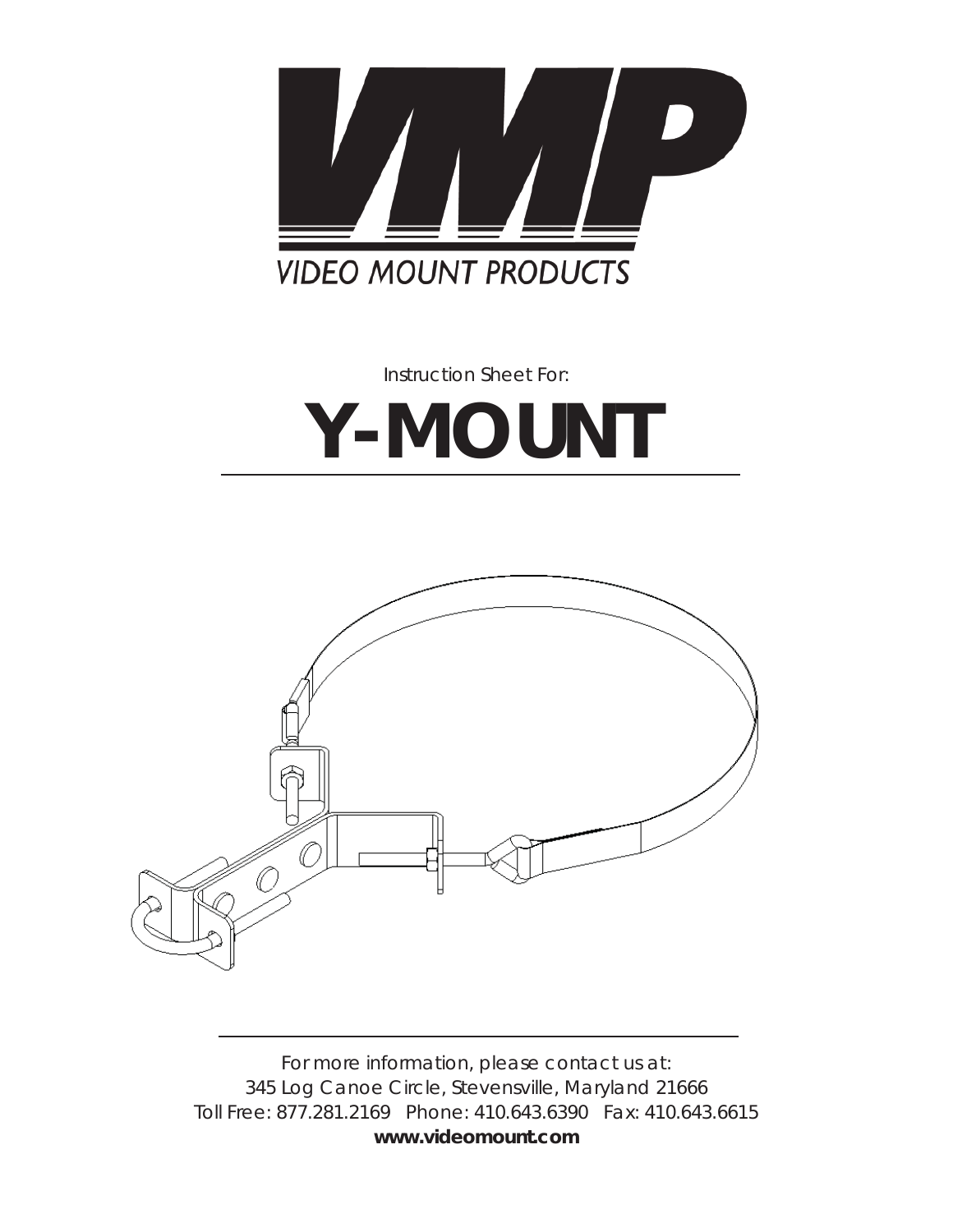

|                                                |         | ∝                    |                                |             |                   |                       |           |
|------------------------------------------------|---------|----------------------|--------------------------------|-------------|-------------------|-----------------------|-----------|
| Style Chimney Mount<br>**** $Y-MOUN^*$<br>يدكم | SUPPORT | $ NUT$ $1/4"$ -20UNC | $3$ HANDLE SCREW $1/4$ "-20UNC | $ "U"$ BOLT | CONNECT COMPONENT | STAINLESS STEEL STRAP | CABLE TIE |
|                                                |         |                      |                                |             | $\overline{6}$    | Ċ                     |           |